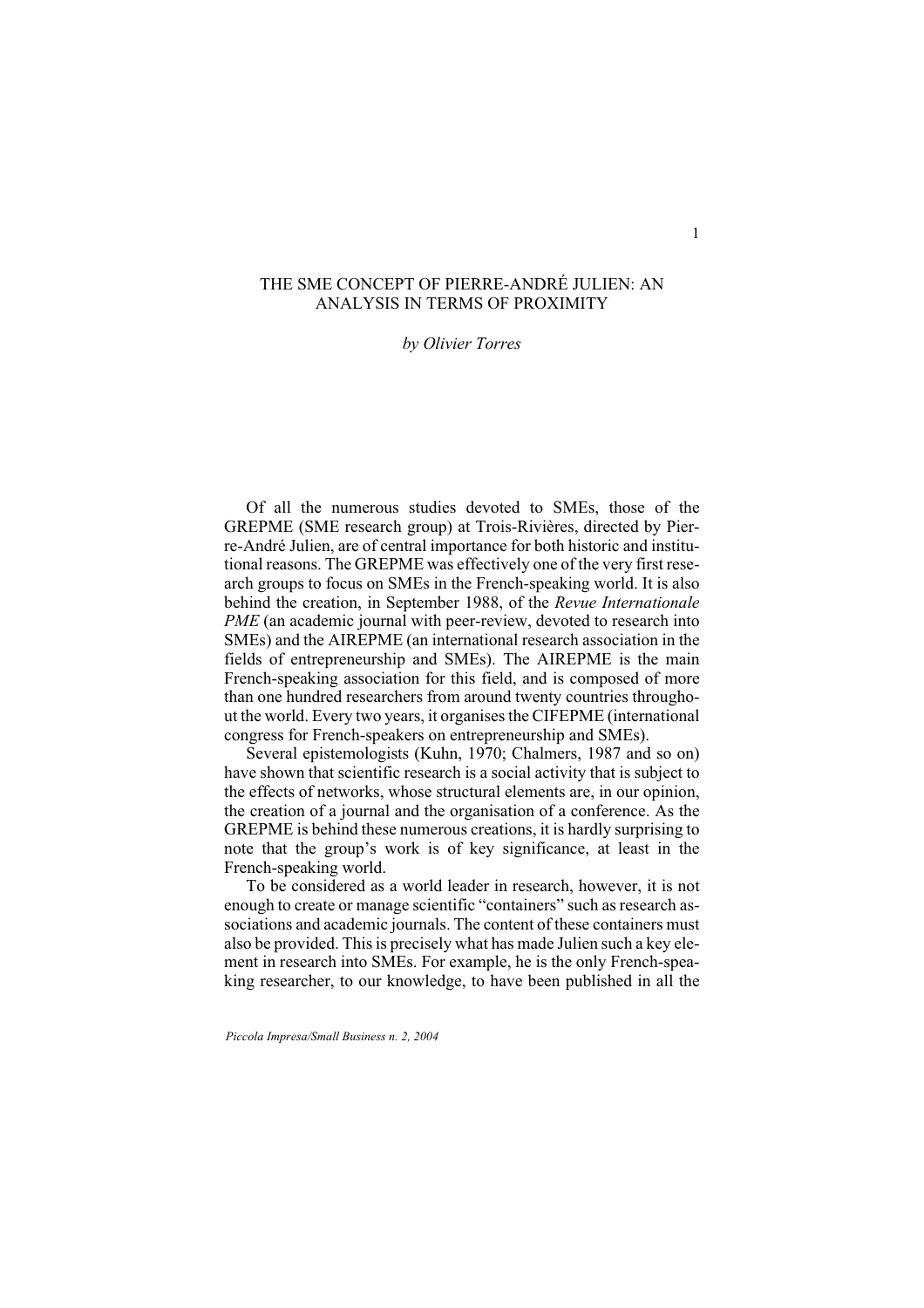English language or foreign journals devoted to SMEs (*Entrepreneurship and Regional Development, Entrepreneurship Theory and Practice, International Small Business Journal, Journal of Business Venturing, Journal of Small Business Management, Piccola Impresa/Small Business, Small Business Economics,* and so on). In total, Julien has published more than one hundred articles and around twenty books, most focusing on SMEs<sup>1</sup>. Looking beyond the purely quantitative aspect of his work, it should also be noted that he has obtained a variety of prizes for "Best communication", such as at *The International Council of Small Business* in Strasbourg (France) in 1994 and Naples (Italy) in 1999, or at the *Congrès International Francophone en Entrepreneuriat et en PME* (international congress for French-speakers on entrepreneurship and SMEs) in Montreal in 2002.

According to Boissin, Castagnos and Guieu (2000), who have conducted a detailed bibliometric study on works devoted to the subject of SMEs for the period 1990-1995, one very clear result is that scientific production is concentrated on the dominant authors and centres. For example, Pierre-André Julien published the most in the period, with four works, and the GREPME was the most successful research centre, with fourteen contributions to articles. The most notable result, however, beyond the number of articles published, is that Julien is one of the most often cited authors (with Michel Marchesnay), making this author the central pivot in a network on the "polymorphic" specificity of SMEs. The network, which Boissin, Castagnos and Guieu (2000) call "the SME identity", "gravitates around P.A. Julien.

The associated French-speaking authors are Chicha, in the role of historical initiator, the other members of the Quebec school of SMEs (Hébert, Jacob, Carrière and Filion). Marchesnay is a French partner in research into SMEs in general and "very small businesses" (VSB) in particular. […] Marchesnay and Julien frequently work together. Works that clarify the specificity of SMEs, published in manuals (Julien and Marchesnay, *La Petite entreprise* (the small business), 1988), or those that contain a multi-criteria definition of SMEs (Julien, RIPME, 1990) are rapidly integrated into bibliographies" (Boissin *et al*., 2000: 51-52). As an example, a survey conducted on the minutes of the 3rd CIFPME organised in Trois-Rivières in October 1996 revealed

2

<sup>1.</sup> Although Julien's first works (1974 to 1982) focused essentially on prospective studies, 1982 was the start of his interest in SMEs and saw the publication of two contributions: the first with J.Chicha and A. Joyal (1986), "Les PME dans un monde en mutation" (SMEs in a changing world) and the second with B. Maurel (1986), "La belle entreprise. La revanche des PME en France et au Québec" (The beautiful business. The revenge of SMEs in France and Quebec).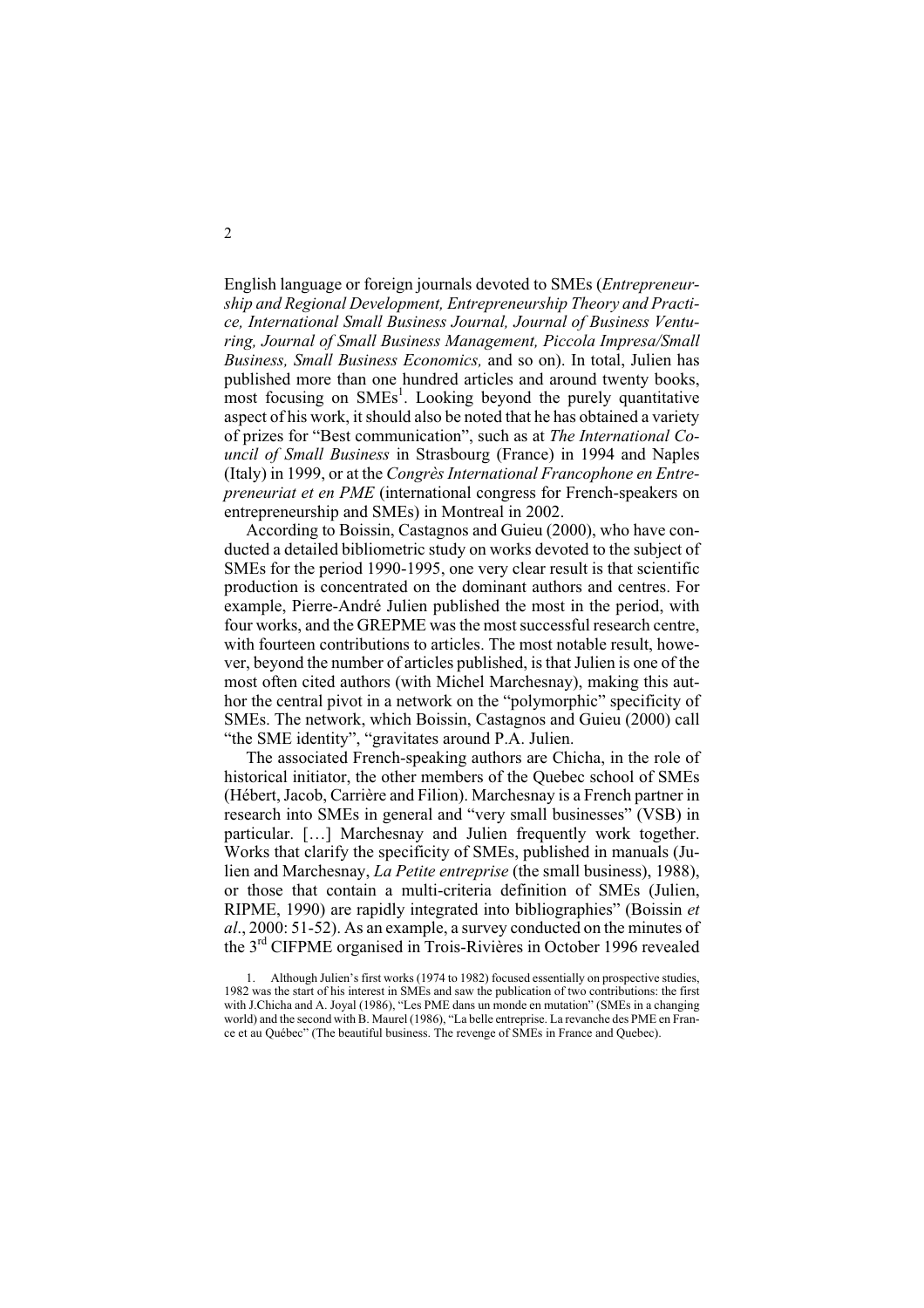that Julien's name was cited at least once in 33 communications out of a total of 71 (Torrès, 1997).

All this suggests that the conception of the specificity of managing SMEs, as described by Pierre-André Julien, as well as the multi-criteria typology that he first developed in 1982 and then reworked in 1990, which is systematically taken up in the numerous French editions (1994) *Les PME : bilan et perspectives* and English editions (1998) of the reference book, *The state of the art in small business and entrepreneurship*, can be considered as representative of the *acquired knowledge* of SMEs.

The aim of this article is first to propose a reformulation of this conception and second to show to what extent proximity can be considered as the federating element behind the specificity of the management of SMEs. To highlight the central role of proximity in managing SMEs, we will use the concept of SME formulated by Julien (1982 [with Chicha]; 1990; 1994; 1998). This concept is characterised by small size, 1) centralised management, 2) a low level of labour specialisation, 3) simple, informal and direct internal and external information systems and 4) intuitive, implicit and short-term strategy. We will demonstrate to what extent each of these specificities of SME management can be analysed as a particular form of proximity.

### **1. From centralised management to hierarchical proximity**

The management style of an SME is highly centralised, sometimes exclusively concentrated on the person of the company owner-director, to such an extent that in opposition to the hyperfirm, which defines an extremely large multinational company, we can propose the term "*Ego*firm" (Torrès, 1999), to define a small, or very small, business. Although it is generally admitted that the level of centralisation depends on the size of the company, on the character of the director and on the value of his subordinates, it also depends on the conditions of the company (Kalika, 1984). The considerable centralisation of the owner-director's power can be effective only under conditions of great proximity and within the framework of a compact structure. It is because he is in close contact with his employees that the owner-director increases his hierarchical domination. The influence of the owner-director on his company depends on his omnipresence. "As it is uncommon for a small company to have several geographically dispersed sites, the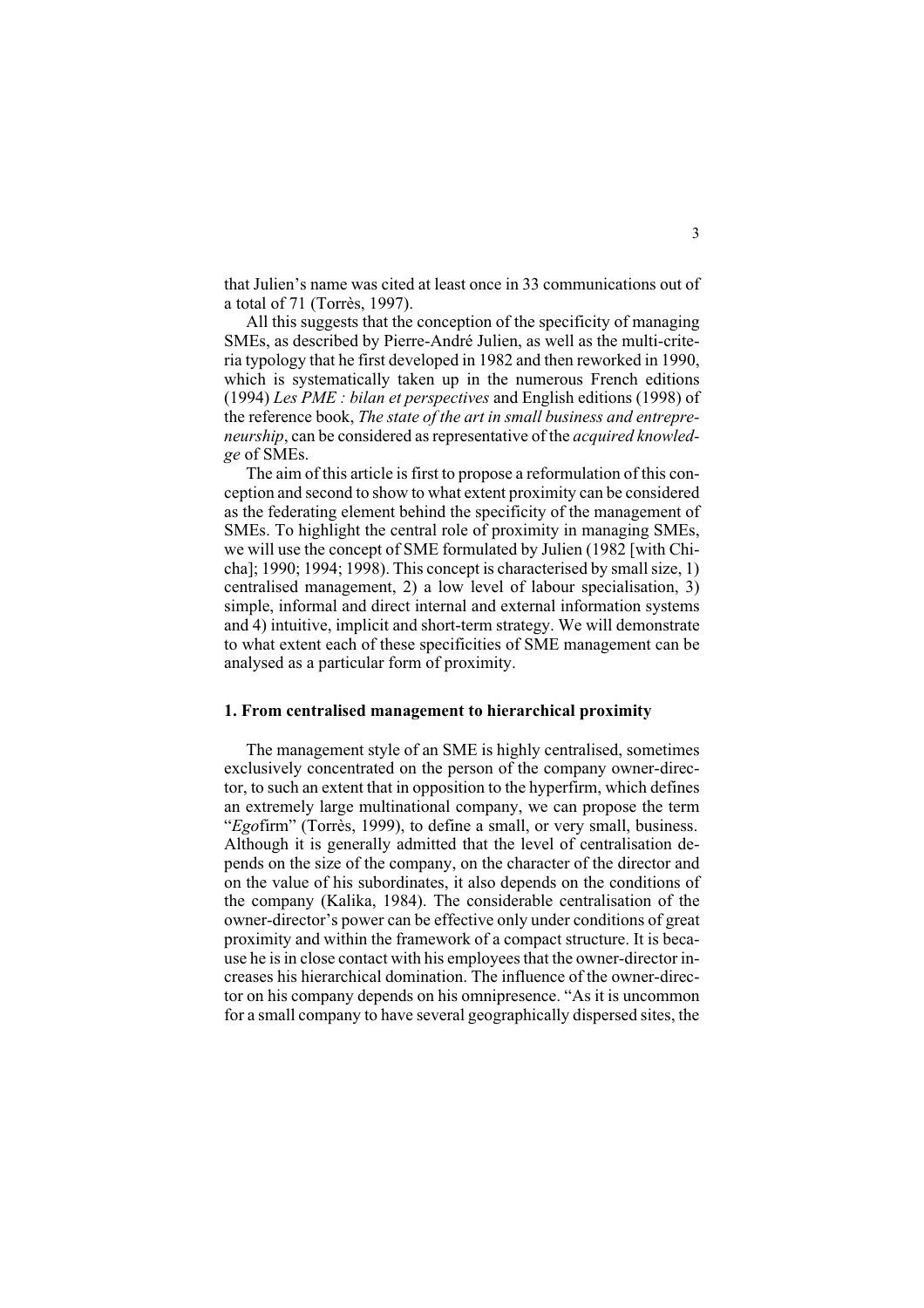owner-director can be personally acquainted with almost every employee and is able to assess his or her qualities. Moreover, he is personally known to all of them" (Barreyre, 1967). The small dimension of SMEs thus facilitates the multiplication of direct, personal contact and a management style often directed towards tasks and people. "Better integration such as this leads to a personal valorisation for individuals and, in cases where the owner-director is the mainspring of this valorisation, centralisation will be more than accepted: it will be wished for." (Gervais, 1978).

Ultimately, the high level of centralisation of SME management styles, as well as the weakness of their hierarchical structure, are features which can only be enhanced in a context of proximity. Proximity increases centralisation and lessens interest in creating intermediaries. This phenomenon of intensification of the centralisation of SMEs can be interpreted as a form of *hierarchical proximity*.

### **2. From a low level of specialisation to functional proximity**

According to Capet, Causse and Meunier (1986), "in small companies, the division of work is not very intensive. Only a few services or functions are concerned. Many tasks are performed by the owner-director, who not only manages, but also plays the role of service manager, and even carries out tasks himself". SMEs can be considered as "a whole, where all the functions are integrated or at least very highly connected, and where the owner-director controls every aspect, managing several functions and taking part personally in some of them" (Julien and Marchesnay, 1992). Generally, small companies seem to have a low level of specialisation. "At level, there is considerable interweaving between the decisions of finalisation (strategic), animation (administrative) and exploitation (operational). Here again, we can speak of a low level of specialisation, with the owner-director occupying the roles of composer, conductor and sometimes even performer" (Marchesnay, 1991). SME management is based above all on the versatility of its employees.

This versatility can only be used if the owner-director and members of the company are permanently in touch with the various problems arising in their organisation. Here also, proximity between the players makes versatility possible, turning all concerned into permanent observers of the various problems faced by the other members of the com-

4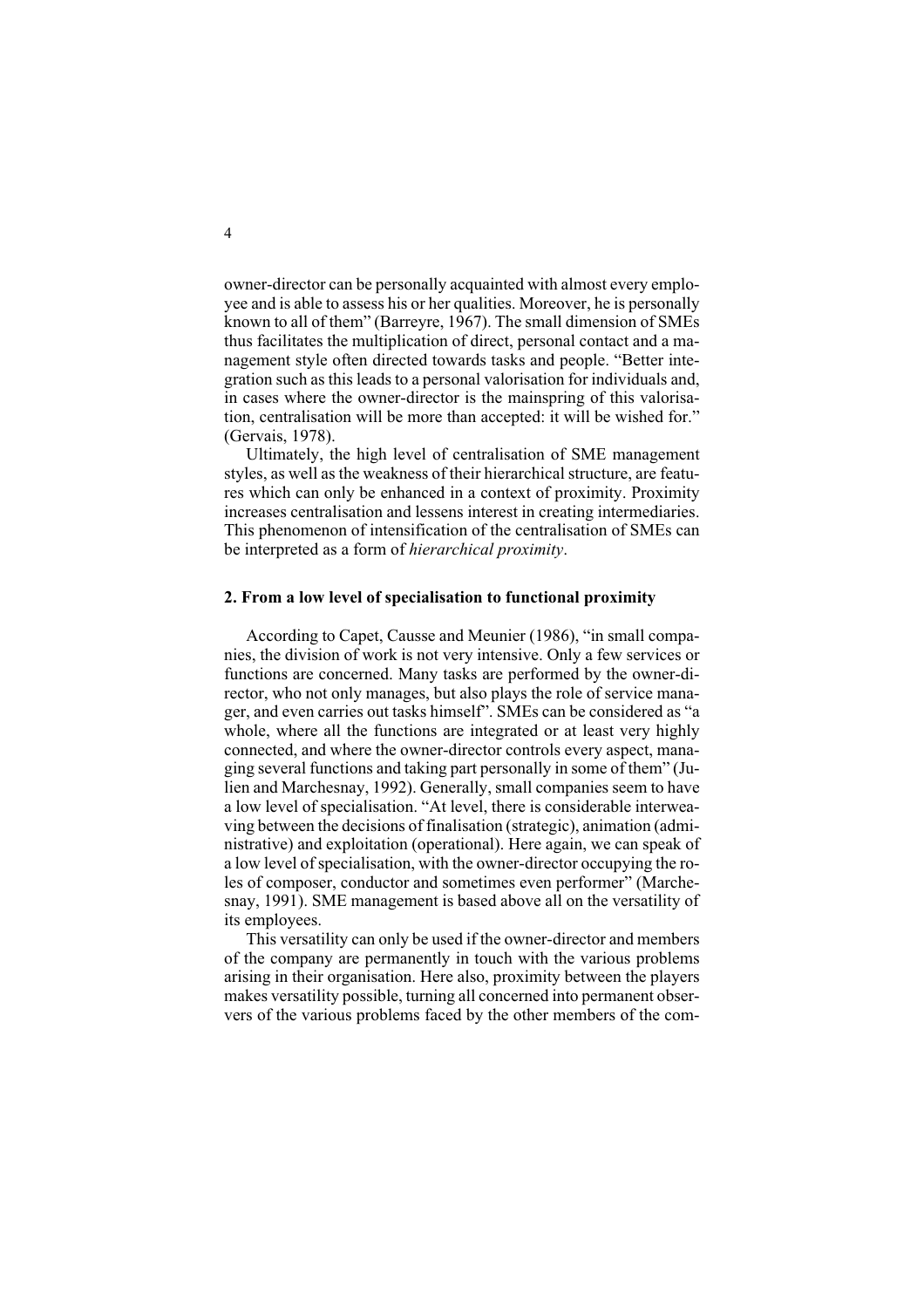pany. Sales staff are closer to the factory workers and operatives. These numerous, and repeated, contacts lead to better awareness and understanding of the various problems faced by the company. Proximity stimulates versatility and, as a result, discourages task separation within the company.

Similarly, the intensity of the constraints of proximity differ according to the coordination mechanisms implemented by the organisation. Proximity modifies both the nature of organisation relations and the efficiency of coordination modes. By taking up Mintzberg's typology of coordination mechanisms (1989) and looking at them from our viewpoint, that is, integrating the notion of proximity into the understanding of organisations, it can be considered that mutual adjustment and direct supervision are the modes that are the most sensitive to proximity, unlike others which make distance management and coordination easier, such as standardisation of work processes, outputs, employee skills and norms.

*Fig. 1 - Mintzberg's coordination mechanism and proximity constraints*



*Source*: Torrès, 2000)

It can nevertheless be seen that SMEs are generally characterised by coordination mechanisms that are highly constrained by proximity. The small size of the businesses makes it pointless turning to standardised mechanisms. Given that SMEs are generally characterised by a compact structure, it can also be considered, however, that this characteristic favours the implementation of proximity-based coordination mechanisms. If internal communication is barely formalised and most often verbal, this is because the proximity conditions required for this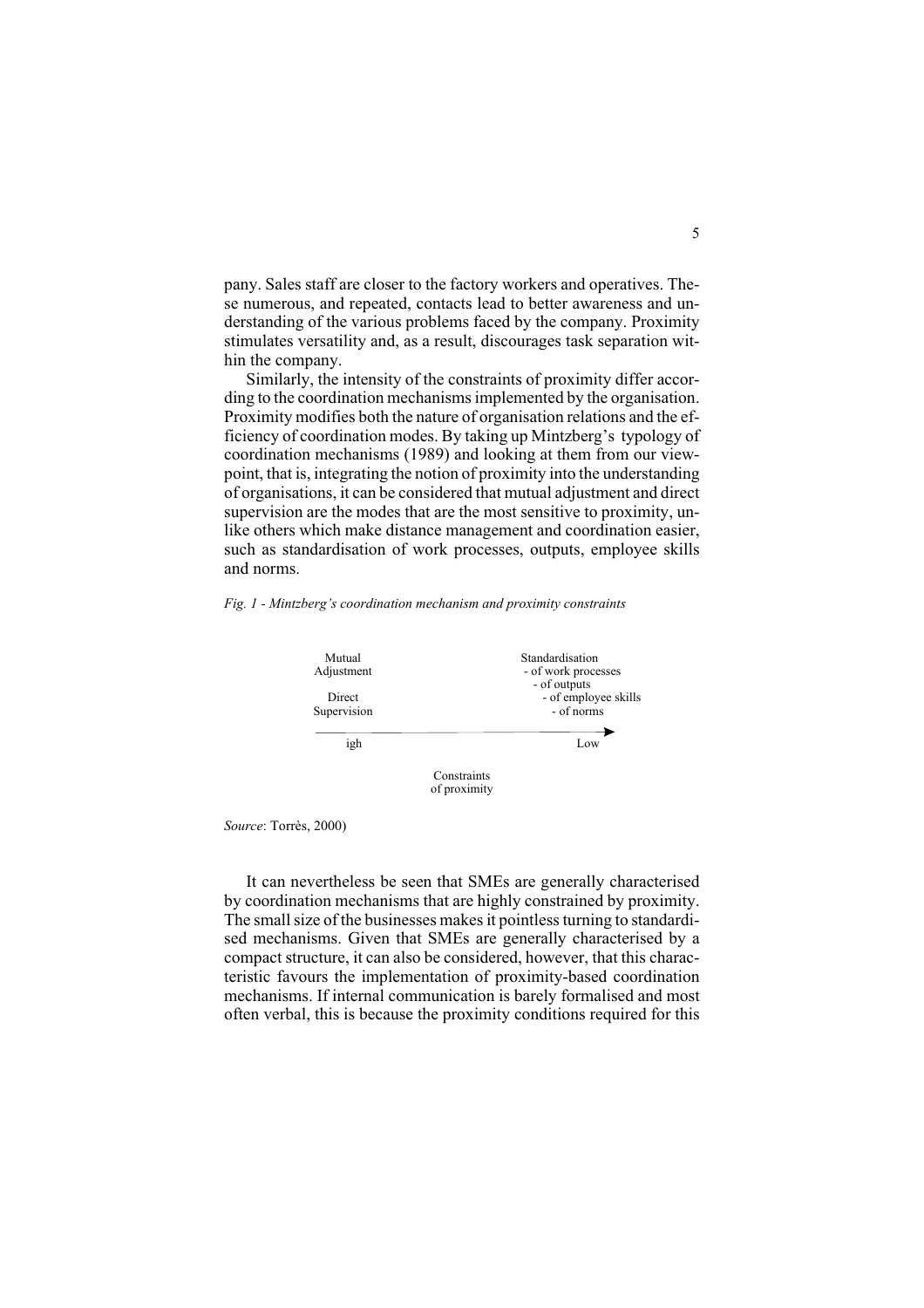type of communication are effective. Once again, proximity appears as the mechanism that explains the coordination modes that are specific to SMEs and that define their framework of validity.

Finally, if SMEs are a management model with little structure, this is because they correspond to a compact spatial configuration. Low levels of task specialisation are highly conditioned by a context of proximity. Proximity amplifies low levels of specialisation and lessens the interest in creating more elaborate task divisions.

To summarise our argument, we have retained the notion of *intrafunctional proximity* as a description of the reinforcement of the SME's low level of specialisation, and the notion of *coordination proximity* as a description of the preference of SME directors for mutual adjustment and direct supervision.

## **3. From simple and informal internal and external information systems to proximity information systems**

The main characteristic that defines the internal information systems of SMEs is simplicity and low structuring. The literature dealing with this specific field has often highlighted the preference of SME managers for the most informal media, and verbal information (Fallery, 1983). According to Julien (1998), "small companies function by means of dialogue or direct contact. Conversely, large-scale organisations have to set up a complete formal (and written) mechanism to ensure that information is transmitted whilst simultaneously minimising rumours and encouraging control. Very large-scale organisations even publish an "in-house newspaper" to broadcast general information and prevent rumours from interfering with the company's efficiency". This preference for direct contact and verbal communication characterises the traditional operation of SMEs.

The external information systems of SMEs are also usually very simple because of a "relatively close market, either geographically or psychologically (…). This is how managers attentive to the slightest change in a market can rapidly become aware of changes in the local or regional traditional market; up to a certain point, this may offset their limitations in terms of expertise or the time available for thinking" (Julien and Marchesnay, 1988). In small companies, the owner-director functions by means of dialogue and direct contact with members of the staff as well as with his clients and suppliers, thus gaining direct know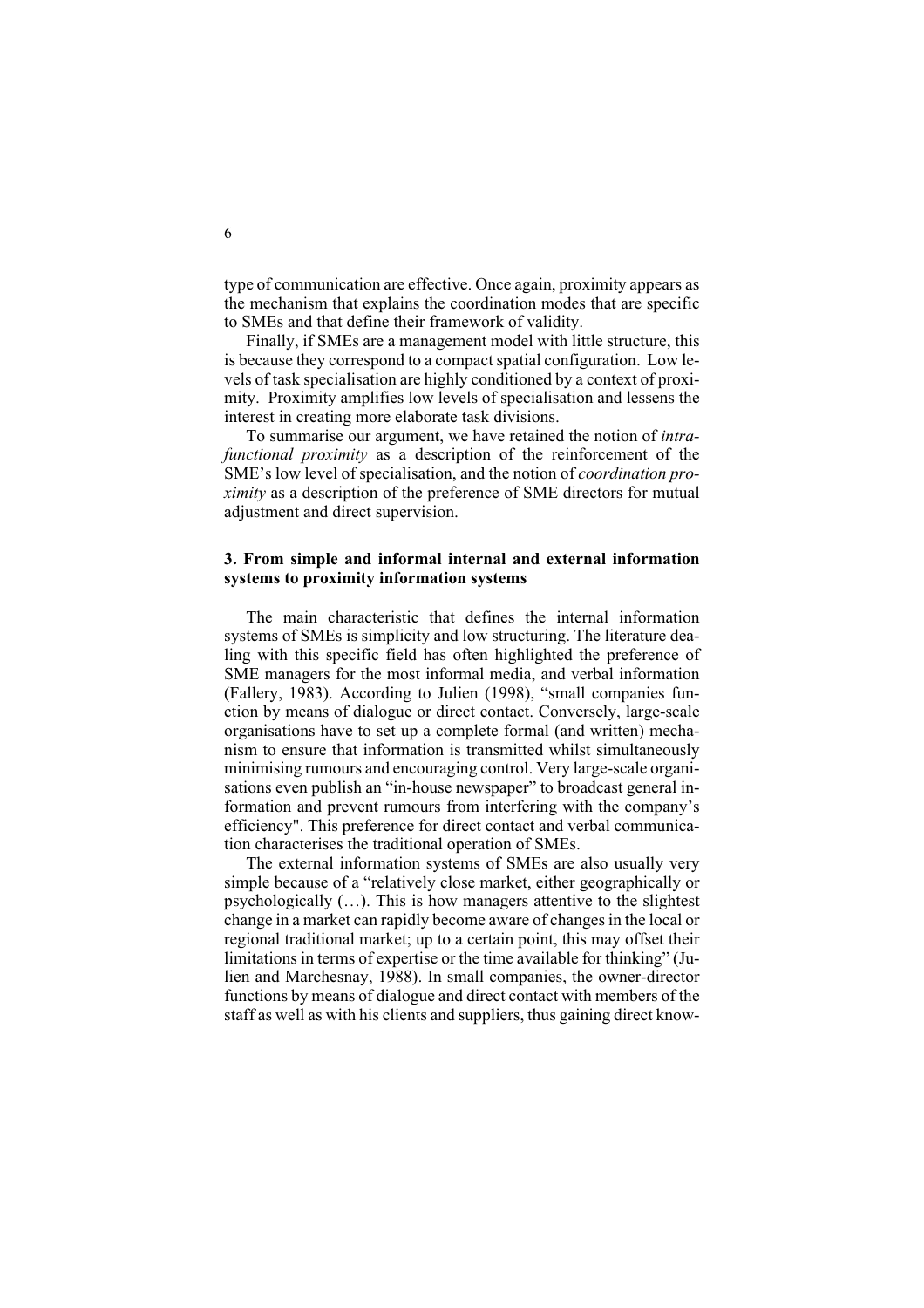ledge of their needs and tastes, or explaining the different aspects of his products (Julien, 1998). The information systems are simple because they are based on close physical proximity between the SME's owner-director and the main leading players in the SME environment. Thus, through the study of the operation of a very small innovative business during its start-up phase, Planque (1987) shows that "the means of obtaining information are a group of interpersonal and informal relationships which are non-institutionalised and unstructured. Given the communication type used, the localisation of network "junctions" is mainly restricted to the area in which the prospective innovator might easily move around". This type of behaviour is directly linked to the characteristics of small organisations: the relational aspect is more important than the organisational aspect. Generally speaking, the direct link between spatial configurations and the firm's information capacities can be seen quite clearly here (Léo, 1993 ; Michun, 1994).

All in all, information systems in an SME context seem undersized. This characteristic is often interpreted as the consequence of the little interest certain company executives generally show in the strategic value of information (Chapellier, 1995). However, this undersizing may also be considered as the result of a concentrated spatial configuration favouring the setting up of direct, flexible and informal information systems. The proximity of the players facilitates direct and verbal communication; formalisation and writing are not essential. The often-observed link between proximity and a minimalist information management policy is thus understandable. We will adopt here the idea of *proximity information systems*.

## **4. From intuitive, short-term and barely formalised, strategy to temporal proximity**

"The cycle of strategic decision, in which SME time schemes are often short-term, is based on reaction rather than anticipation. Moreover, these companies use few management methods and techniques such as forecasting, financial analysis and project management. The decision-making process of SME managers is considered more intuitive, "informed guesswork", and less dependent on information and formal models of decision making" (Blili and Raymond, 1998). In SMEs, "the decision-making process usually works according to the intuition-decision-action pattern. The strategy is above all implicit and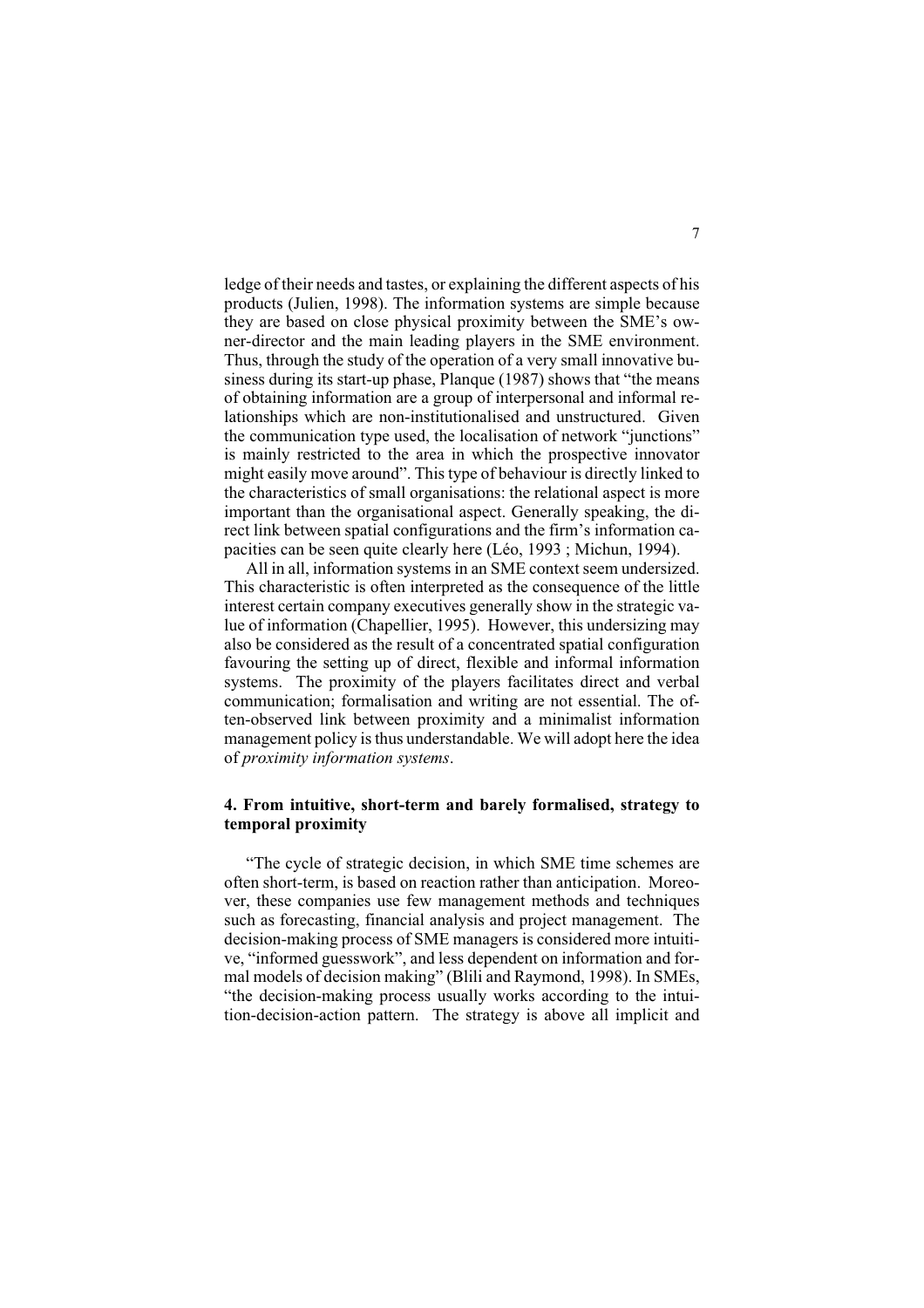very flexible" (Julien and Marchesnay, 1988). Considering P.A. Julien's comments, the informal and intuitive characteristics that make up the specificity of SME strategy are explicitly founded on proximity: "Whereas large-scale companies have to draw up relatively precise "plans" for forthcoming actions that the company executives can refer to, the owner-managers of small companies are close enough to their key employees to explain every change of direction when necessary".

Similarly, the notions of reactivity, flexibility, interactivity and adaptability – qualities generally associated with SMEs - can be interpreted as being derived from a strong temporal proximity as well. These characteristics, specific to small companies, have "advantages of their own, such as rapidity for decision implementation, market proximity as well as a greater potential for adaptation and change of orientation in the short term" (Blili and Raymond, 1998). "The efficiency of SMEs is based on knowing how to take advantage of all local opportunities and resources in order to exploit market changes. For this very reason, production flexibility is inherently a matter of local flexibility. Organisational flexibility is "fundamentally local" as the different forms of flexibility are based more on tinkering than on standard and acknowledged know-how" (Courault, 1993).

Consequently, the preference for the short term, the intuitive aspect of strategic formulation and the qualities of flexibility and reactivity shown by SMEs are all characteristics based on the effects of proximity. To qualify this phenomenon, we will use the notion of *temporal proximity.*

# **5. Conclusion: From management specificity to proximity management**

All the characteristics showing the specificity of SME management mentioned above can be considered as a particular form of proximity. The concept of SME defined by Julien (1990; 1998) can be understood as a *proximity mix* (Table 1).

Hierarchical, intrafunctional, temporal and spatial proximity (to name but four) make up a coherent framework producing the conditions required for action and reflection within a centralised and non-specialised organisation, which consists of simple internal and external information systems and which favours informal and intuitive strategies. It is in this sense that proximity management, as we see it, is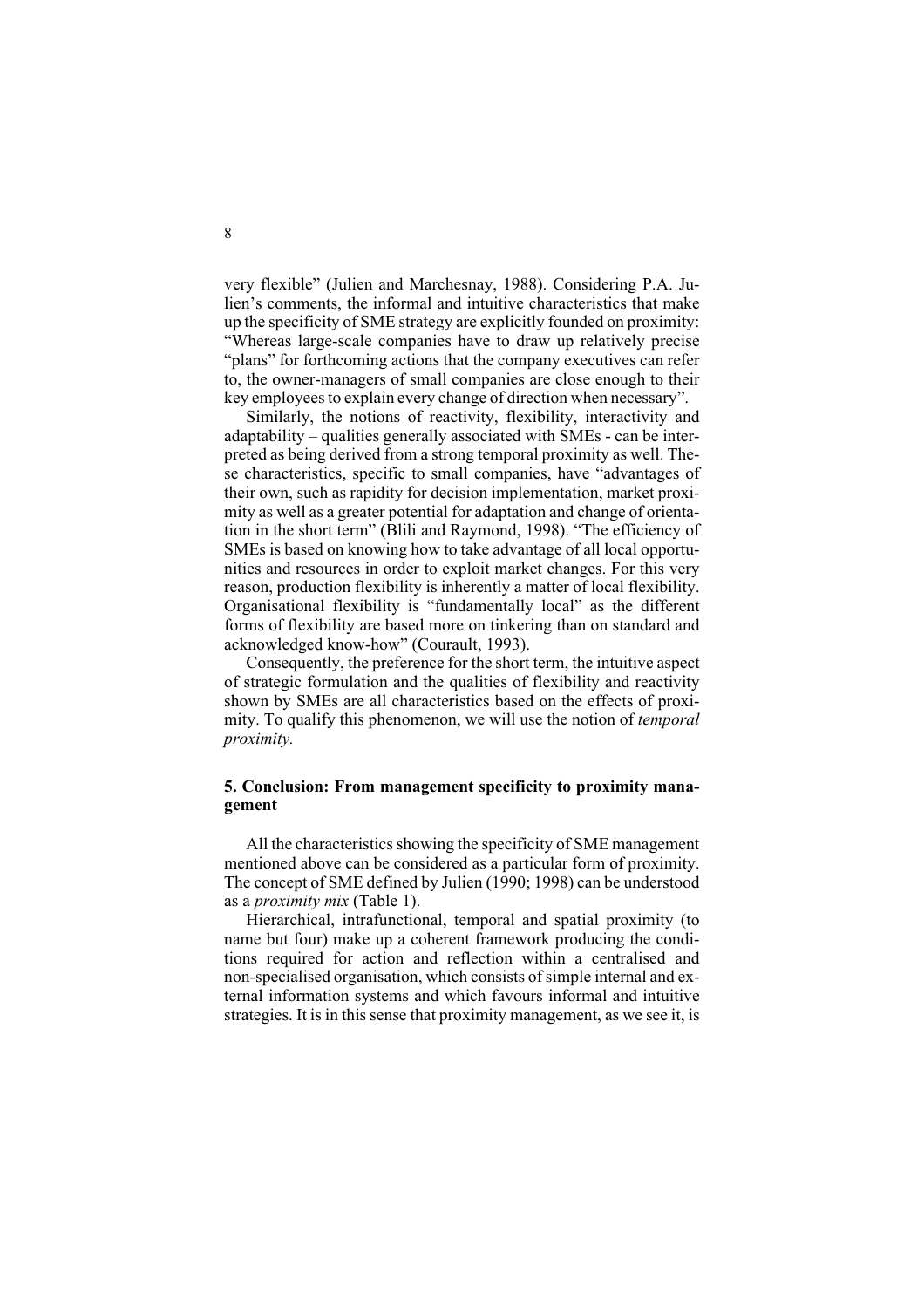not confined to simple metric measurement. It is the choice-making principle for owner-managers. All other things being equal, the SME manager will opt for what is both geographically and temporally closer to him. This preference for proximity, and the ensuing management, is a strategic and organisational construction enabling the SME manager to keep control of his firm and its development.

This reformulation enables us to move from a descriptive approach (a mere listing of characteristics) to an explanatory approach (highlighting a superior principle). The latter combines all the features of SMEs around a federating mechanism (proximity) and transforms this mechanism into the essential requirement for the standard operation of an SME. In other words, our perspective is that of a specific management style for SMEs that obeys a *proximity principle* (Torrès, 1999, 2003).

|  |  |  |  |  | Tab. 1 - SMEs as a proximity mix |  |
|--|--|--|--|--|----------------------------------|--|
|--|--|--|--|--|----------------------------------|--|

| to PROXIMITY management<br>(According to Torrès, 2000) |  |  |
|--------------------------------------------------------|--|--|
| Spatial proximity                                      |  |  |
| Hierarchical proximity                                 |  |  |
| Intrafunctional proximity<br>Coordination proximity    |  |  |
| Proximity information systems                          |  |  |
| Temporal proximity                                     |  |  |
|                                                        |  |  |

*Source*: Torrès (2000)

Emphasising the *proximity principle* as an operative and explanatory approach to SME management is the foundation of a genuine research programme in all fields of management: what is the role of proximity in marketing, in finance, in HRM, in the strategic management of SMEs? What is the influence, role and significance of the effects of proximity on small-sized companies? What is the limit of proximity effects in high-tech SMEs, start-up companies? Do the effects of proximity play the same role, and with the same intensity, in all business sectors? What is the role of the different types of proximity in innovative *milieu*, in industrial districts, in clusters, in *Système Productif Local* ? Can the effects of proximity be seen in the hiring decisions, choice of countries for exports, financing methods and strategic orienta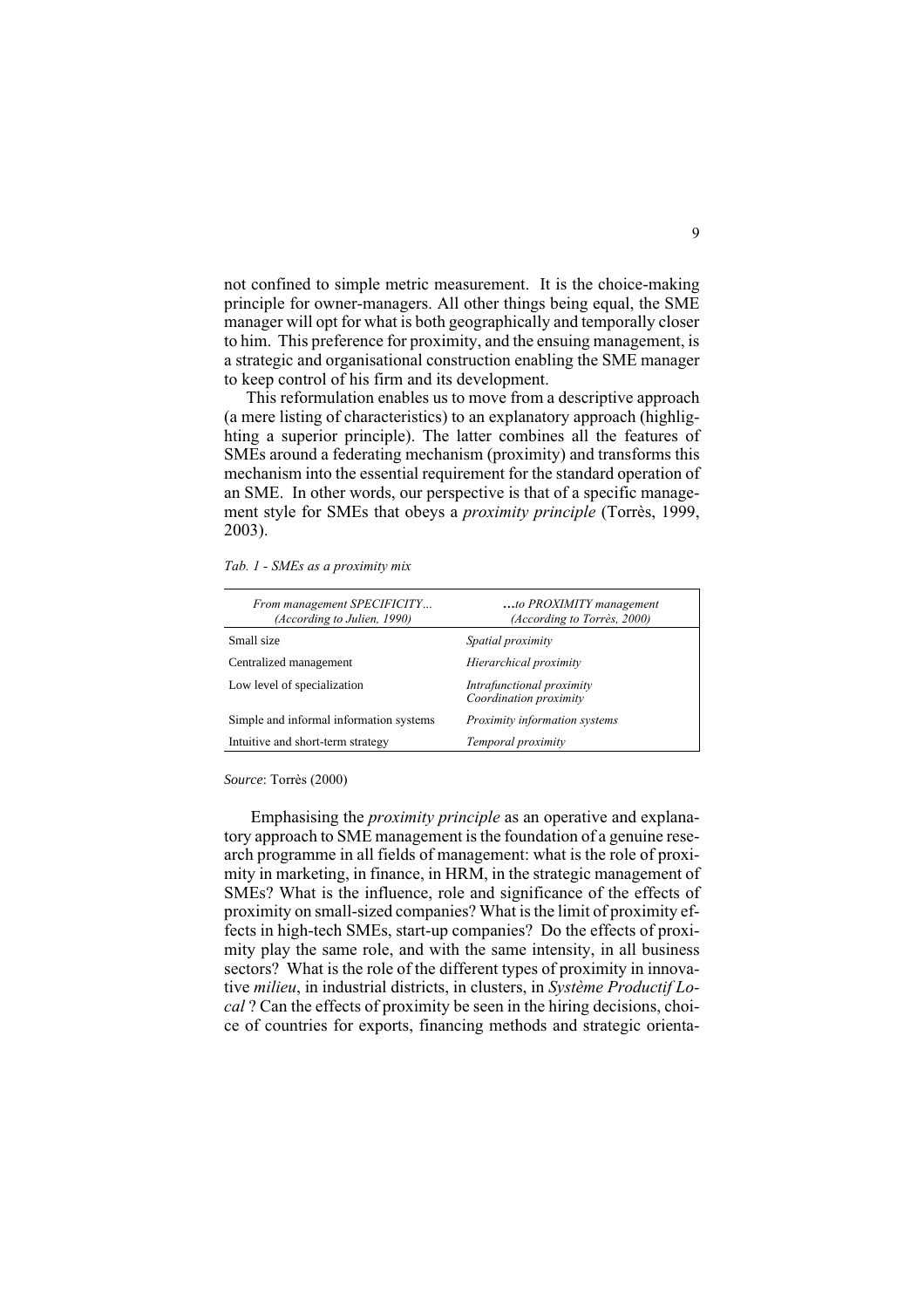tions of SMEs? It is easy to imagine that this type of research programme could cast considerable, and innovative, light on SME management practices (Torrès, 2003). If SME management specificity does exist, it must have a name. For our part, we call it "proximity".

*University of Montpellier III*

#### **Bibliography**

- Barreyre, P.Y. (1967), *L'horizon économique des petites et moyennes entreprises*, PhD, University of Grenoble, France.
- Blili, S. and L. Raymond (1998), « Les systèmes d'information », 221-243 in *PME : bilan et perspectives*, Economica, Paris, 2ème édition.
- Boissin, J.P, Castagnos, J.C. and G. Guieu (2000), « PME et entrepreneuriat dans la littérature francophone stratégique », *Revue Internationale PME*, vol. 13, n°1, p. 39-64.
- Capet, M., Causse, G. and J. Meunier (1986), *Diagnostic, Organisation, Planification d'Entreprise*, Economica, Paris, Tome 1.
- Chalmers, A.F. (1987), *Qu'est-ce que la science ?,* Le Livre de Poche, biblio essais, traduction française,  $2<sup>nd</sup>$  edition.
- Chapellier, P. (1995), « Données comptables et système d'information du dirigeant de PME », 2ème CIFPME, Paris, p. 405-422.
- Courault, B.A. (1993), « Les PMI choletaises et l'export. Une étude de cas », colloque "PME-PMI, développement international", Aix-en-Provence, p. 227-246.
- Fallery, B. (1983), « Un système d'information du dirigeant pour les PME », *Revue Française de Gestion*, n°46, p. 70-76.
- Gervais, M. (1978), « Pour une théorie de l'organisation-PME », *Revue Française de Gestion,* n°15, p. 37-48.
- Greiner, L.E. (1972), « Evolution and revolution as organizations grow », *Harvard Business Review*, July-August, p. 37-46.
- Julien, P.A. and J. Chicha (1982), « Vers une typologie multicritères des PME manufacturières », Cahiers de recherche du GREPME, n°82-06, Trois-Rivières.
- Julien, P.A. and B. Maurel (1986), *La belle entreprise. La revanche des PME en France et au Québec,* Boréal, Montréal.
- Julien, P.A., Chicha, J. and A. Joyal (*edited*) (1986), *Les PME dans un monde en mutation*, PUQ, Montréal.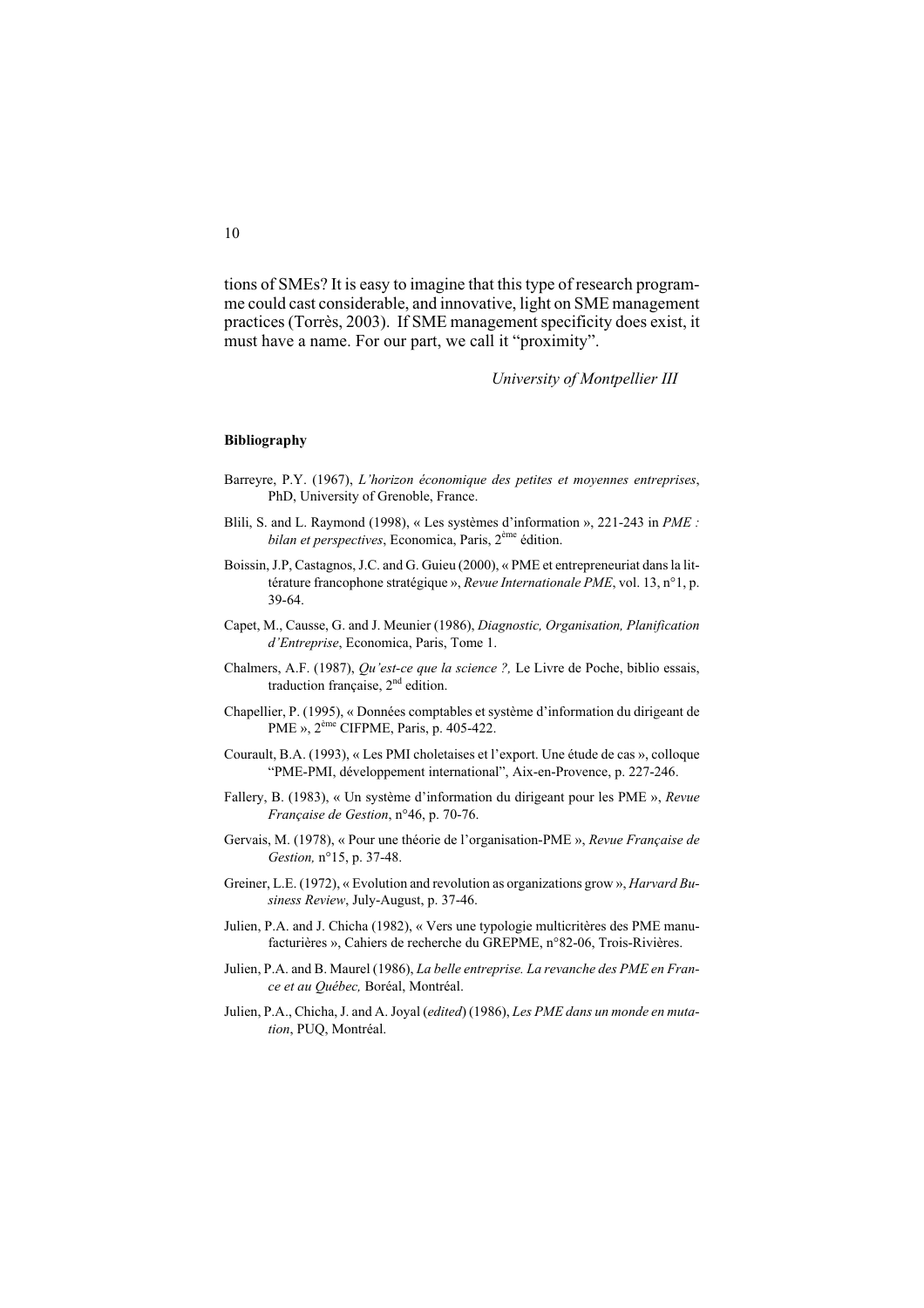Julien, P.A. and M. Marchesnay (1988), *La petite entreprise*, Vuibert, Paris.

- Julien, P.A. (1990), « Vers une typologie multicritères des PME », *Revue Internationale PME*, Vol. 3, n°3-4, p. 411-425.
- Julien, P.A. and M. Marchesnay (1992), « Des procédures aux processus stratégiques dans les PME », 97-129. In : *Perspectives en management stratégique*, Tome 1, (*edited by* A. Noël), Economica, Paris.
- Julien, P.A. (1993), « Small business as a research subject : some reflections on knowledge of small business and it effects on economic theory », *Small Business Economics*, Vol. 5, p. 157-166.
- Julien, P.A. (*edited*), (1994), *Les PME, bilan et perspectives*, Economica, Paris.
- Julien, P.A. (1995), « Globalization : different types of small business behaviour », *Entrepreneurship and Regional Development*, Vol. 8, n°1.
- Julien, P.A. (*edited*), (1998), *The state of the art in small business and entrepreneurship*, Ashgate, Aldershot.
- Kalika, M. (1984), « Contribution à la connaissance de la structure organisationnelle: essai d'analyse systémique », PhD, University of Bordeaux 1, 1146p.
- Kuhn, T.S. (1970), *The Structure of Scientific Revolution*, University of Chicago Press, Chicago, 2<sup>nd</sup> edition.
- Léo, P.Y. (1993), « Le développement international des PME-PMI. Outils pour une analyse stratégique », colloque "PME-PMI, développement international", Aix-en-Provence, p. 547-568.
- Marchesnay, M. (1991), « La PME : une gestion spécifique ? », *Economie Rurale*, n°206, p. 11-17.
- Michun, S. (1994), « Phénomènes de proximité et petite entreprise », 39<sup>th</sup> *International Council Small Business,* "Les PME/PMI et leur contribution au développement régional et international", 27-29 juin, Strasbourg, p. 227-235.
- Mintzberg, H. (1989), *Mintzberg on Management : Inside Our Strange World of Organizations*, Free Press, New York.
- Planque, B. (1988), « La PME innovatrice : quel est le rôle du milieu local ? », *Revue Internationale PME,* Vol. 1, n°2, p. 177-191.
- Torrès, O. (1997), « Pour une approche critique de la spécificité de gestion des PME : application au cas de la globalisation », PhD, University of Montpellier, France.
- Torrès, O. (1999), *Les PME*, Flammarion, Paris.
- Torrès, O. (2000), « Du rôle et de l'importance de la proximité dans la spécificité de gestion des PME », 5ème *Congrès International Francophone PME* (CIFPME),